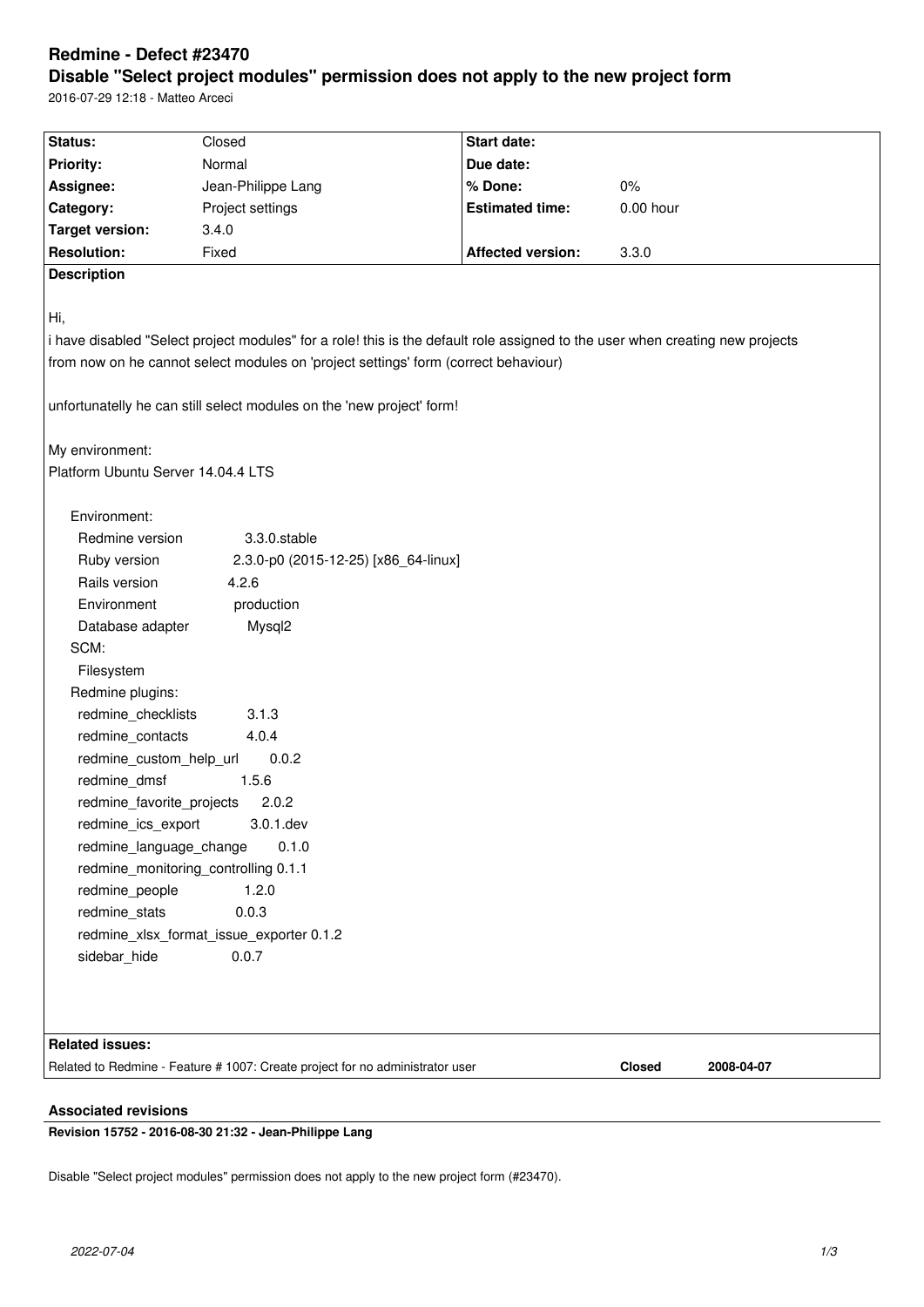#### **#1 - 2016-08-24 04:10 - Toshi MARUYAMA**

*- Related to Feature #1007: Create project for no administrator user added*

#### **#2 - 2016-08-24 04:19 - Toshi MARUYAMA**

*- Status changed from New to Confirmed*

#### **#3 - 2016-08-24 04:21 - Toshi MARUYAMA**

*- Target version set to 3.4.0*

# **#4 - 2016-08-30 21:33 - Jean-Philippe Lang**

*- Subject changed from disable "Select project modules" on role settings does not apply to the 'new project' form to Disable "Select project modules" permission does not apply to the new project form*

*- Status changed from Confirmed to Resolved*

- *Assignee set to Jean-Philippe Lang*
- *Resolution set to Fixed*

Fixed in r15752.

# **#5 - 2016-08-30 23:01 - Jean-Philippe Lang**

*- Status changed from Resolved to Closed*

#### **#6 - 2016-08-31 10:00 - Matteo Arceci**

*- Status changed from Closed to Reopened*

Hi,

sorry but after upgrade files taken from r15752 i can still select modules on "new project form"

steps to reproduce:

- 1. Administrator -> Settings -> Proje[cts -> Ro](http://www.redmine.org/projects/redmine/repository/revisions/15752)le given to a non-admin user who creates a project -> "test1"
- 2. Administrator -> Settings -> Roles and permissions -> "test1" -> Project -> Select project modules -> UNCHECK
- 3. login as a "non admin" user
- 4. Projects -> New project

in this form Modules section still show up with the ability to select / deselect modules

same environment

Kind regards,

#### **#7 - 2016-08-31 11:27 - Matteo Arceci**

after some other tests i found that the problem is only in the view that still show up the "Modules fieldset" check / uncheck modules as no effect on the new project created

# **#8 - 2016-10-10 10:09 - Jean-Philippe Lang**

*- Status changed from Reopened to Closed*